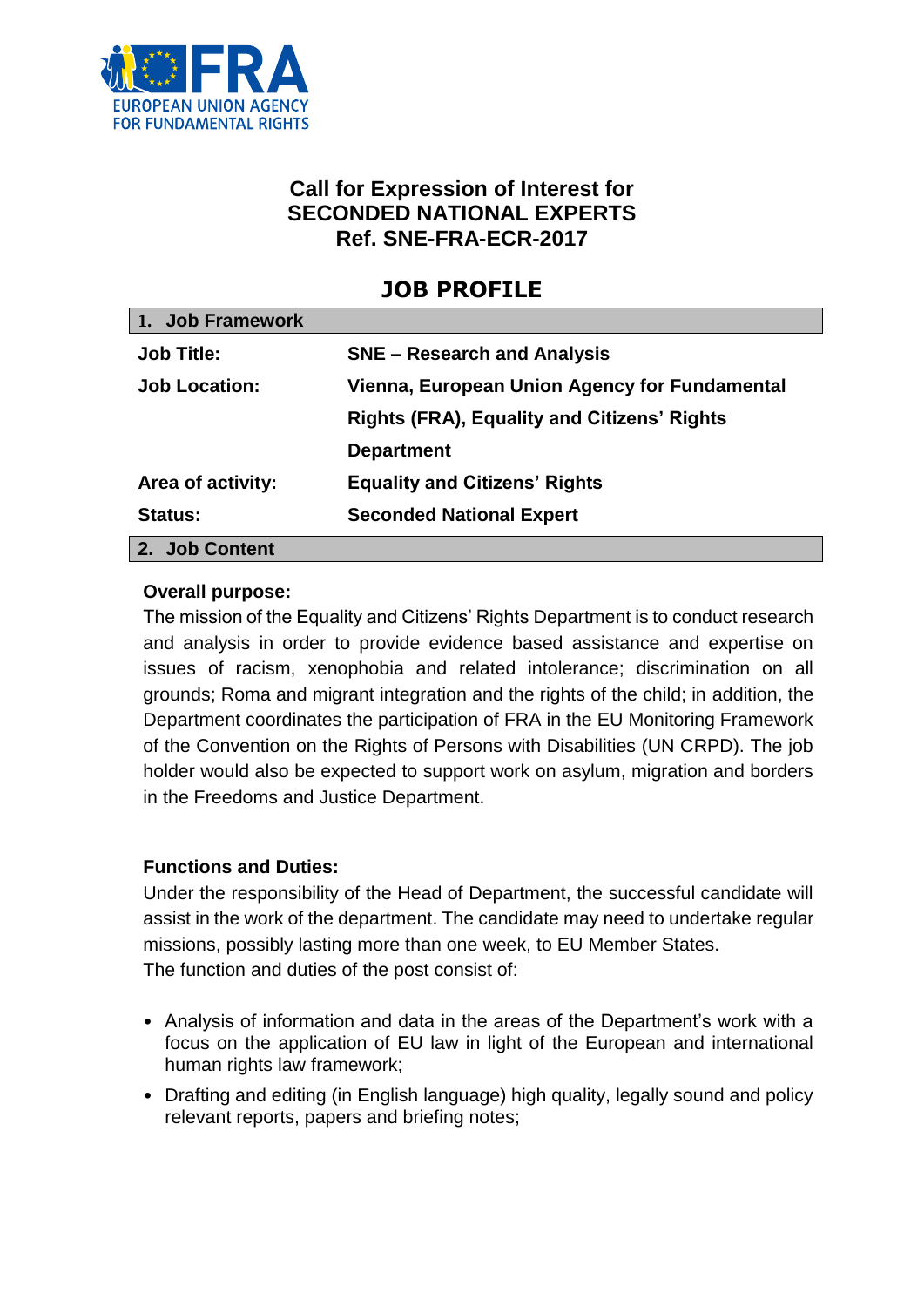

- Undertake short and longer-term missions to Member States, in particular those affected by significant challenges, to provide fundamental rights expertise to actors operating on the ground.
- Support the production of both ad hoc and scheduled outputs (reports, opinions, etc.) by assisting, as required, with conceptualization, data analysis, scientific review and revision of legal and/or other research material;
- Contribution to project management; this includes tasks related to the planning, development, implementation and monitoring of research projects at all stages;
- Any other task assigned by the Head of Department.

# **JOB REQUIREMENTS**

#### **3. Qualifications and experience required**

#### **A. Eligibility criteria**

Candidates will be considered for the selection phase on the basis of the following criteria to be fulfilled by the deadline for applications:

- Be employed by a national, regional or local public administration or an intergovernmental organization (IGO), or an independent university or research organization that does not seek to make profit for redistribution or is in fact part of the public sector;
- Have worked for their employer on a permanent or contract basis for at least 12 months before the secondment and shall remain in the service of that employer throughout the period of secondment;
- $\bullet$  Have a university degree, attested by a diploma<sup>1</sup>;
- Have at least 3 years of full-time professional experience of administrative, scientific, technical, advisory or supervisory functions gained after obtaining the relevant degree, at a level equivalent to the post;
- Be nationals of a EU Member State;
- Have thorough knowledge of one EU language, and a satisfactory knowledge of a second EU language.

### **B. Selection criteria**

 $\overline{a}$ 

Candidates selected on the basis of the above eligibility criteria will then be evaluated according to the following selection criteria, which must be clearly specified in the eligibility and selection criteria grid:

<sup>&</sup>lt;sup>1</sup> Only diplomas and certificates that have been awarded in EU Member States or that are the subject of equivalence certificates issued by authorities in the said Member States shall be taken into consideration. Any equivalence certificate shall be issued by the deadline for applications.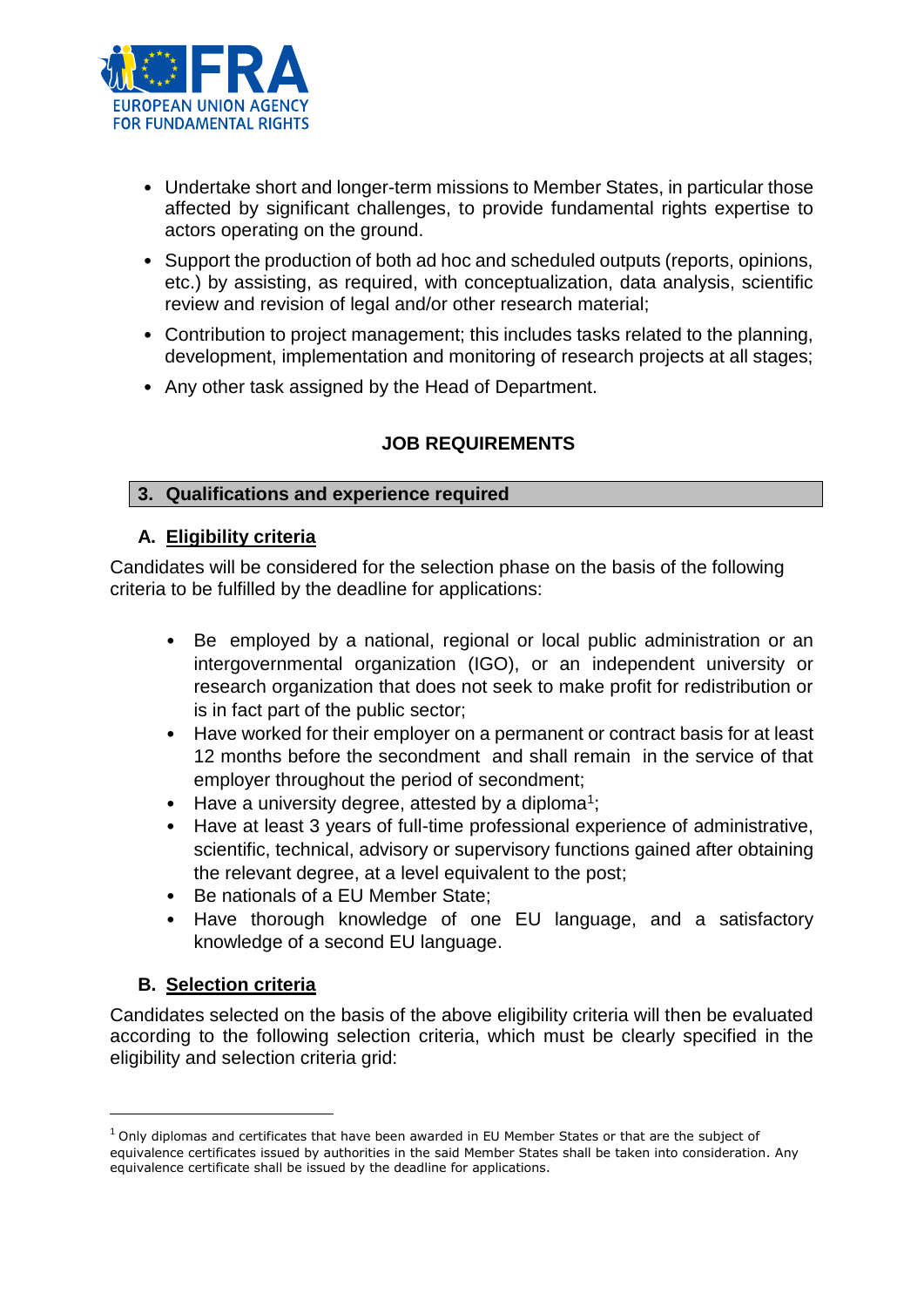

- Knowledge and experience with respect to EU legal and policy provisions in the areas covered by the department's work;
- Strong organisational skills and ability to work quickly, multi-task and prioritise;
- A proven ability to draft high quality analyses and policy papers by providing a list of publications/reports they have published in their CV;
- Excellent written English and the ability to summarize complex and technical information in layman's terms;
- Proficiency in the use of various MS Office tools (Word, Excel, etc.);
- Excellent communication, organizational and interpersonal skills;
- A flexible approach to working in an interdisciplinary and diverse team that facilitates collaboration and teamwork.

# **SUBMISSION OF APPLICATIONS**

Candidates are requested to submit their application electronically through the Agency's website: [www.fra.europa.eu.](http://www.fra.europa.eu/)

**Only** online applications will be accepted.

An application will be deemed admissible only if it includes:

- a **CV in [Europass format](http://europass.cedefop.europa.eu/en/documents/curriculum-vitae/templates-instructions)** (other formats will not be considered);
- a **motivation letter** (preferably no more than one page);
- a fully filled in **eligibility and selection criteria grid**.

Information concerning the status of the selection procedure can be found at the following address:

<http://fra.europa.eu/en/about-fra/recruitment/vacancies>

### **DEADLINE**

Applications must be sent no later than **28/06/2017 at 13:00** (Vienna Local time).

**Please note that due to the large number of applications we receive, the system may face problems in processing such amounts of data when reaching the deadline for submission of applications. We therefore advise to apply well ahead of the deadline.** 

In case you experience technical problems during your application please contact, within the above mentioned deadline, the e-mail address below providing an explanation of the issue: [recruitment@fra.europa.eu](mailto:recruitment@fra.europa.eu)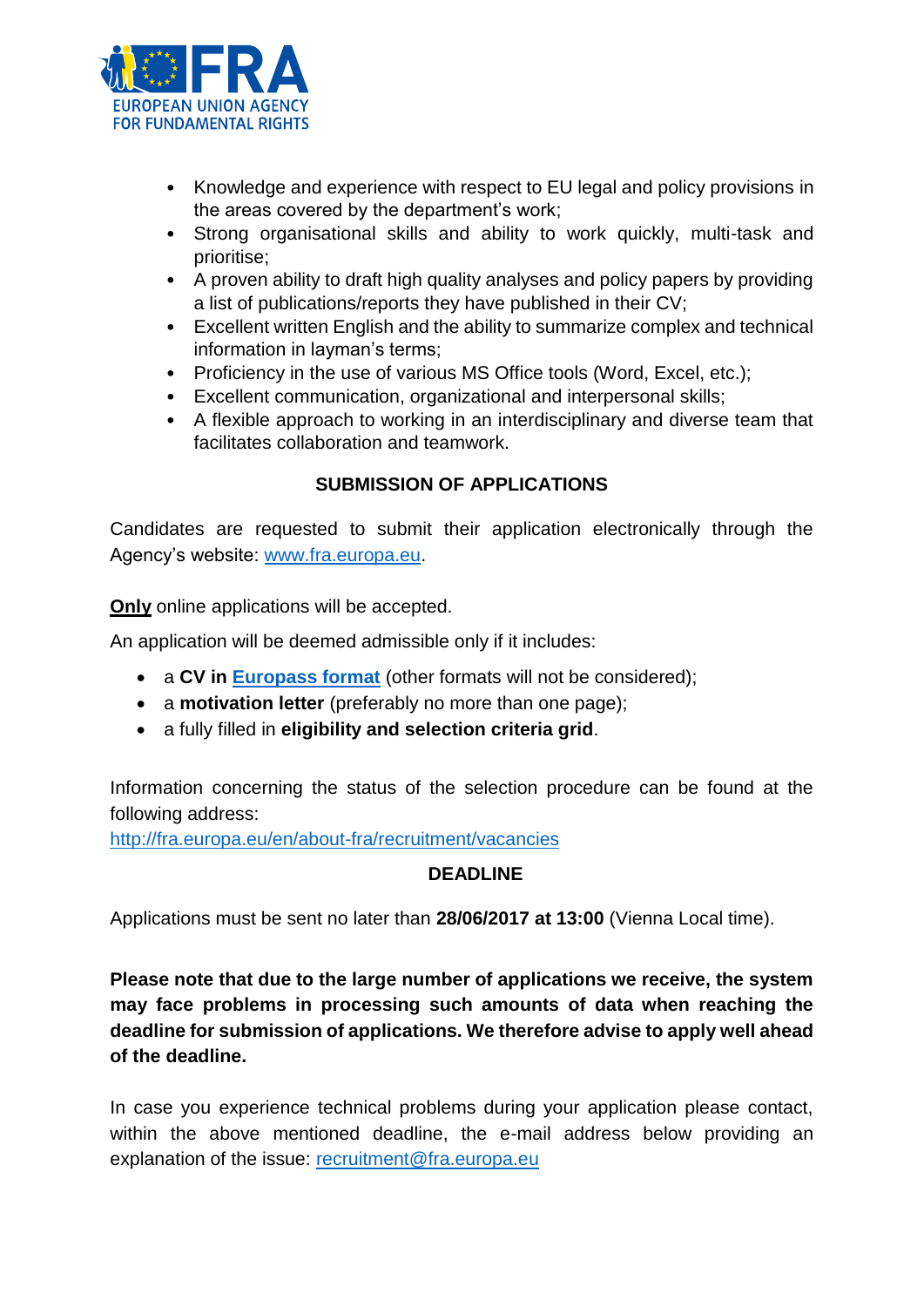

#### **EQUAL OPPORTUNITIES**

FRA urges anyone meeting the eligibility criteria and interested in the position to apply. FRA is an equal opportunities employer and encourages applications without distinction on the basis of gender, colour, racial, ethnic or social origin, genetic features, language, religion or belief, political or any other opinion, membership of a national minority, property, birth, disability, nationality, age, sexual orientation or gender identity.

FRA encourages candidates with disabilities to apply. If you consider yourself to have a physical, mental, intellectual or sensory disability, please tick the appropriate box on the on-line application form and indicate any adjustments or arrangements, relating to your disability, so FRA can ensure your full and equal participation in the interview.

# **SELECTION PROCEDURE**

A Selection Committee is nominated by the Appointing Authority of FRA. Eligibility of candidates will be assessed according to compliance with all formal requirements by the closing date for the submission of applications (please see 3.A. Eligibility criteria).

Only the applications of eligible candidates will be evaluated in accordance with the selection criteria as specified in the publication notice (see point 3.B). **The Agency will invite for an interview the top 8 candidates.** The interview will mainly be held in English and it will take place in Vienna (Austria), where the Agency has its seat and where the place of secondment is.

Successful candidates will be included on a reserve list drawn up by the Selection Committee. This reserve list will be proposed to the Appointing Authority of FRA. The Appointing Authority will decide on the establishment on the reserve list. This reserve list will be valid for two years from the date of its establishment (the validity of the reserve list may be extended). The reserve list may be used for future secondment, should vacancies arise. All invited candidates will be informed by letter whether or not they have been placed on the reserve list. Candidates should note that inclusion on a reserve list does not guarantee secondment.

On the basis of the adopted reserve list, the Appointing Authority of FRA may offer a contract of secondment.